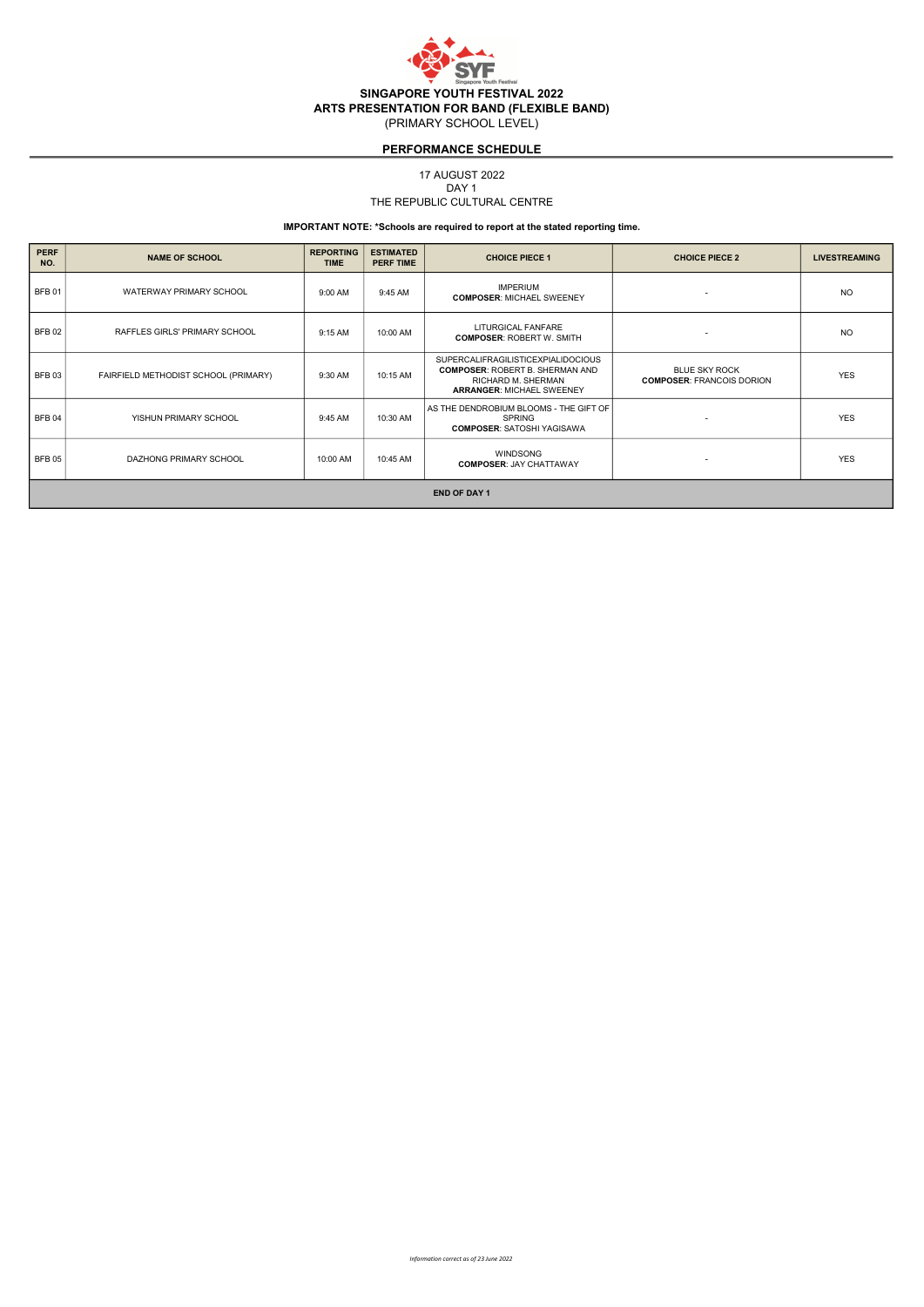

18 AUGUST 2022

THE REPUBLIC CULTURAL CENTRE DAY 2

## IMPORTANT NOTE: \*Schools are required to report at the stated reporting time.

| <b>PERF</b><br>NO.  | <b>NAME OF SCHOOL</b>      | <b>REPORTING</b><br><b>TIME</b> | <b>ESTIMATED</b><br><b>PERF TIME</b> | <b>CHOICE PIECE 1</b>                                        | <b>CHOICE PIECE 2</b>                                 | <b>LIVESTREAMING</b> |  |  |
|---------------------|----------------------------|---------------------------------|--------------------------------------|--------------------------------------------------------------|-------------------------------------------------------|----------------------|--|--|
| BFB 06              | ZHENGHUA PRIMARY SCHOOL    | $3:45$ pm                       | 4:30 PM                              | <b>IMPERIUM</b><br><b>COMPOSER: MICHAEL SWEENEY</b>          | $\overline{\phantom{0}}$                              | N <sub>O</sub>       |  |  |
| BFB <sub>07</sub>   | ST. ANDREW'S JUNIOR SCHOOL | 4:00 pm                         | 4:45 pm                              | PLANET X THE LEGEND OF NIBIRU<br><b>COMPOSER: RALPH FORD</b> | $\overline{\phantom{a}}$                              | <b>YES</b>           |  |  |
| BFB <sub>08</sub>   | CASUARINA PRIMARY SCHOOL   | 4:15 pm                         | 5:00 pm                              | <b>MAJESTIC MARCH</b><br><b>COMPOSER: PAUL LAVENDER</b>      | <b>LET'S ROCK</b><br><b>COMPOSER: MICHAEL SWEENEY</b> | <b>YES</b>           |  |  |
| <b>END OF DAY 2</b> |                            |                                 |                                      |                                                              |                                                       |                      |  |  |

Information correct as of 23 June 2022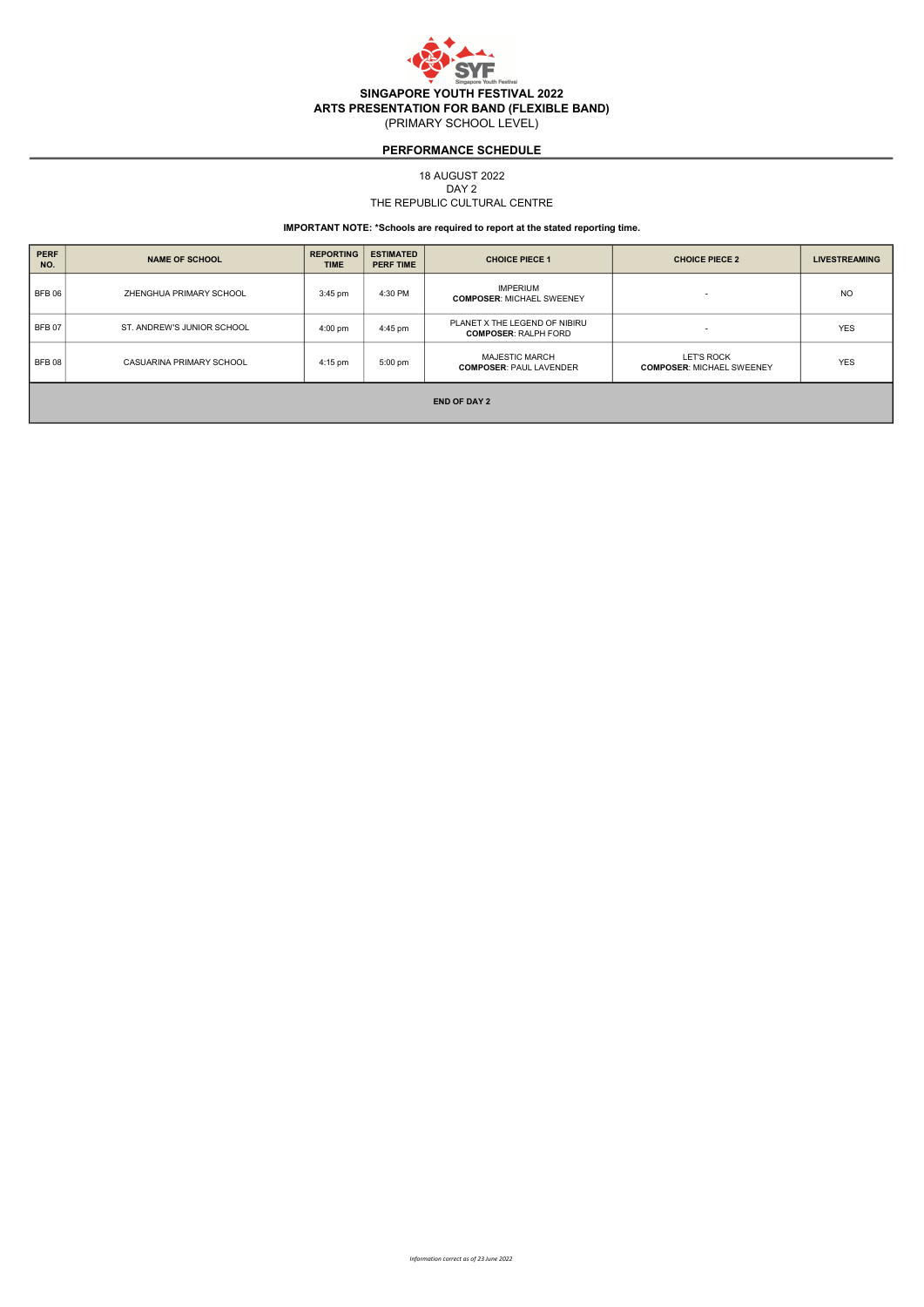

19 AUGUST 2022

#### THE REPUBLIC CULTURAL CENTRE DAY 3

| <b>PERF</b><br>NO.  | <b>NAME OF SCHOOL</b>                  | <b>REPORTING</b><br><b>TIME</b> | <b>ESTIMATED</b><br><b>PERF TIME</b> | <b>CHOICE PIECE 1</b>                                   | <b>CHOICE PIECE 2</b>                                       | <b>LIVESTREAMING</b> |  |  |
|---------------------|----------------------------------------|---------------------------------|--------------------------------------|---------------------------------------------------------|-------------------------------------------------------------|----------------------|--|--|
| BFB 09              | CONCORD PRIMARY SCHOOL                 | 1:45 pm                         | 2:30 PM                              | <b>MAJESTIC MARCH</b><br><b>COMPOSER: PAUL LAVENDER</b> | LET'S ROCK!<br><b>COMPOSER: MICHAEL SWEENEY</b>             | <b>YES</b>           |  |  |
| BFB 10              | WOODLANDS RING PRIMARY SCHOOL          | $2:00$ pm                       | 2:45 PM                              | SPANIA<br><b>COMPOSER: DAVID SHAFFER</b>                |                                                             | <b>YES</b>           |  |  |
| BFB <sub>11</sub>   | <b>HOUGANG PRIMARY SCHOOL</b>          | 2:15 pm                         | 3:00 PM                              | RESIDENCE OF THE LORDS<br><b>COMPOSER: VICTOR LOPEZ</b> |                                                             | <b>NO</b>            |  |  |
| BFB 12              | ROSYTH SCHOOL                          | 2:30 pm                         | 3:15 PM                              | <b>ROYAL MARCH</b><br><b>COMPOSER: JOHN KINYON</b>      | $\overline{\phantom{a}}$                                    | <b>YES</b>           |  |  |
|                     |                                        |                                 |                                      | <b>BREAK</b>                                            |                                                             |                      |  |  |
| BFB <sub>13</sub>   | MAHA BODHI SCHOOL                      | 3:15 pm                         | 4:00 PM                              | <b>HEARTLAND LEGACY</b><br><b>COMPOSER: ED HUCKEBY</b>  | $\overline{\phantom{a}}$                                    | <b>YES</b>           |  |  |
| BFB <sub>14</sub>   | RIVER VALLEY PRIMARY SCHOOL            | $3:30$ pm                       | 4:15 PM                              | LEGEND OF THE EAGLES<br><b>COMPOSER: DAVID SHAFFER</b>  | $\overline{\phantom{a}}$                                    | <b>YES</b>           |  |  |
| BFB <sub>15</sub>   | ST. ANTHONY'S CANOSSIAN PRIMARY SCHOOL | 3:45 pm                         | 4:30 PM                              | THE TEMPEST<br><b>COMPOSER: ROBERT W SMITH</b>          | FROM SCRATCH MOVEMENT 1&3<br><b>COMPOSER: ENNIO SALVERE</b> | <b>YES</b>           |  |  |
| <b>END OF DAY 3</b> |                                        |                                 |                                      |                                                         |                                                             |                      |  |  |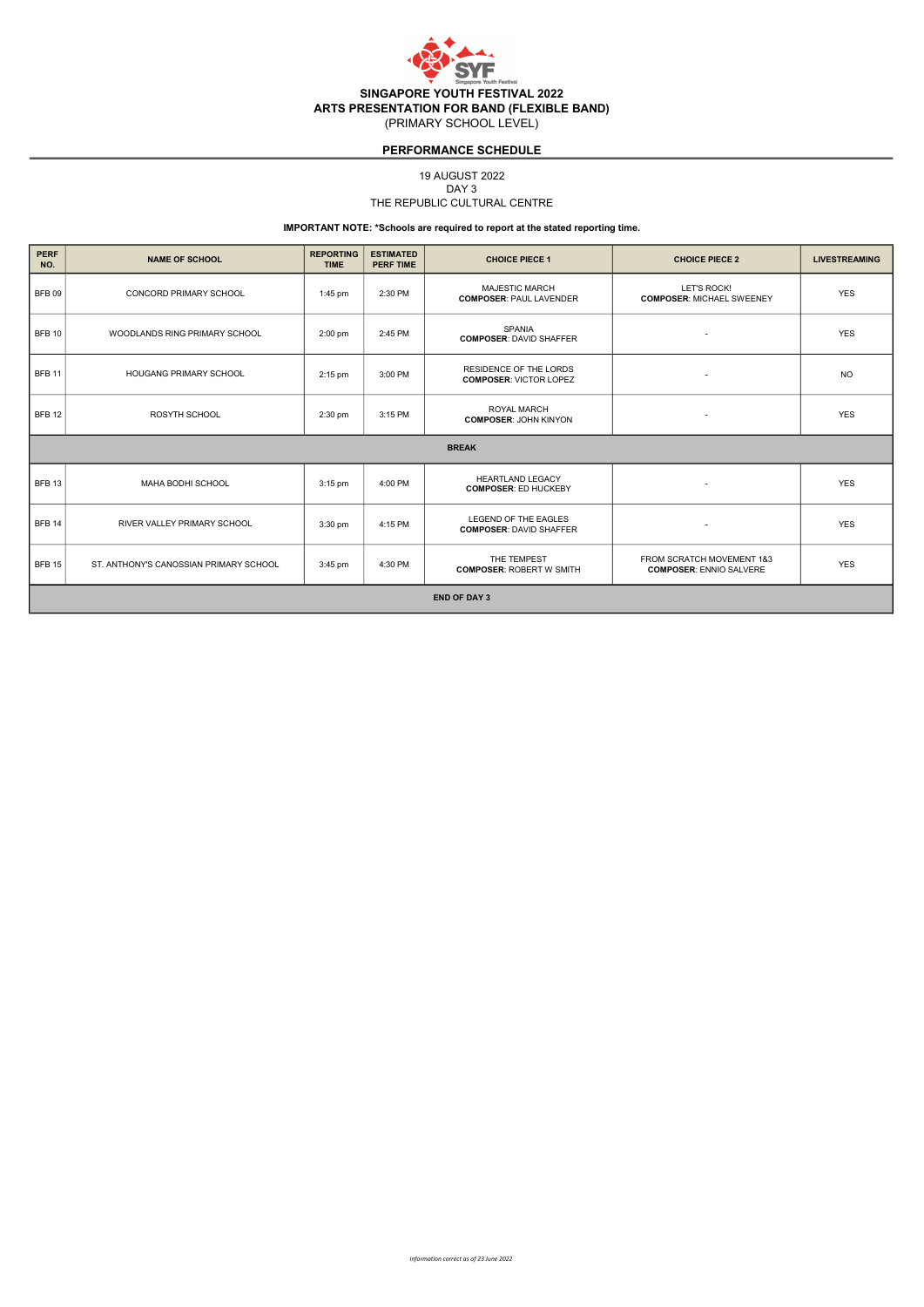

22 AUGUST 2022

#### THE REPUBLIC CULTURAL CENTRE DAY 4

| <b>PERF</b><br>NO. | <b>NAME OF SCHOOL</b>            | <b>REPORTING</b><br><b>TIME</b> | <b>ESTIMATED</b><br><b>PERF TIME</b> | <b>CHOICE PIECE 1</b>                                                        | <b>CHOICE PIECE 2</b>                                                          | <b>LIVESTREAMING</b> |  |  |  |
|--------------------|----------------------------------|---------------------------------|--------------------------------------|------------------------------------------------------------------------------|--------------------------------------------------------------------------------|----------------------|--|--|--|
| BFB <sub>16</sub>  | ANG MO KIO PRIMARY SCHOOL        | $1:45$ pm                       | 2:30 PM                              | <b>ACROPOLIS</b><br><b>COMPOSER: MATHEW R. PUTNAM</b>                        | $\overline{\phantom{a}}$                                                       | <b>YES</b>           |  |  |  |
| <b>BFB 17</b>      | ST. STEPHEN'S SCHOOL             | $2:00$ pm                       | 2:45 PM                              | KNIGHTS OF DESTINY<br><b>COMPOSER: MICHAEL SWEENEY</b>                       |                                                                                | <b>YES</b>           |  |  |  |
| BFB <sub>18</sub>  | BUKIT TIMAH PRIMARY SCHOOL       | 2:15 pm                         | 3:00 PM                              | ASIAN FOLK RHAPSODY<br><b>COMPOSER: RICHARD L. SAUCEDO</b>                   | $\overline{\phantom{a}}$                                                       | <b>YES</b>           |  |  |  |
|                    | <b>BREAK</b>                     |                                 |                                      |                                                                              |                                                                                |                      |  |  |  |
| <b>BFB 19</b>      | WEST VIEW PRIMARY SCHOOL         | $3:00$ pm                       | 3:45 PM                              | <b>IMPERIUM</b><br><b>COMPOSER: MICHAEL SWEENEY</b>                          | $\overline{\phantom{a}}$                                                       | <b>YES</b>           |  |  |  |
| <b>BFB 20</b>      | <b>GREENRIDGE PRIMARY SCHOOL</b> | $3:15$ pm                       | 4:00 PM                              | <b>DISCOVERY MARCH</b><br><b>COMPOSER: JOHN EDMONDSON</b>                    |                                                                                | <b>YES</b>           |  |  |  |
| BFB <sub>21</sub>  | FUHUA PRIMARY SCHOOL             | 3:30 pm                         | 4:15 PM                              | THE TEMPEST<br><b>COMPOSER: ROBERT W. SMITH</b><br>ARRANGER: RICHARD LOH P.Y |                                                                                | <b>YES</b>           |  |  |  |
| BFB <sub>22</sub>  | CHIJ OUR LADY OF THE NATIVITY    | 3:45 PM                         | 4:30 PM                              | FROM SCRATCH (MOVT 1 & 2)<br><b>COMPOSER: ENNIO SALVERE</b>                  |                                                                                | <b>YES</b>           |  |  |  |
| BFB <sub>23</sub>  | ST. JOSEPH'S INSTITUTION JUNIOR  | 4:00 pm                         | 4:45 PM                              | <b>SKYWARD BOUND</b><br><b>COMPOSER: JAMES SWEARINGEN</b>                    | OVERLORDS<br><b>COMPOSER: SEAN O LOUGHLIN</b><br><b>ARRANGER: BENJAMIN YEO</b> | <b>YES</b>           |  |  |  |
|                    | <b>END OF DAY 4</b>              |                                 |                                      |                                                                              |                                                                                |                      |  |  |  |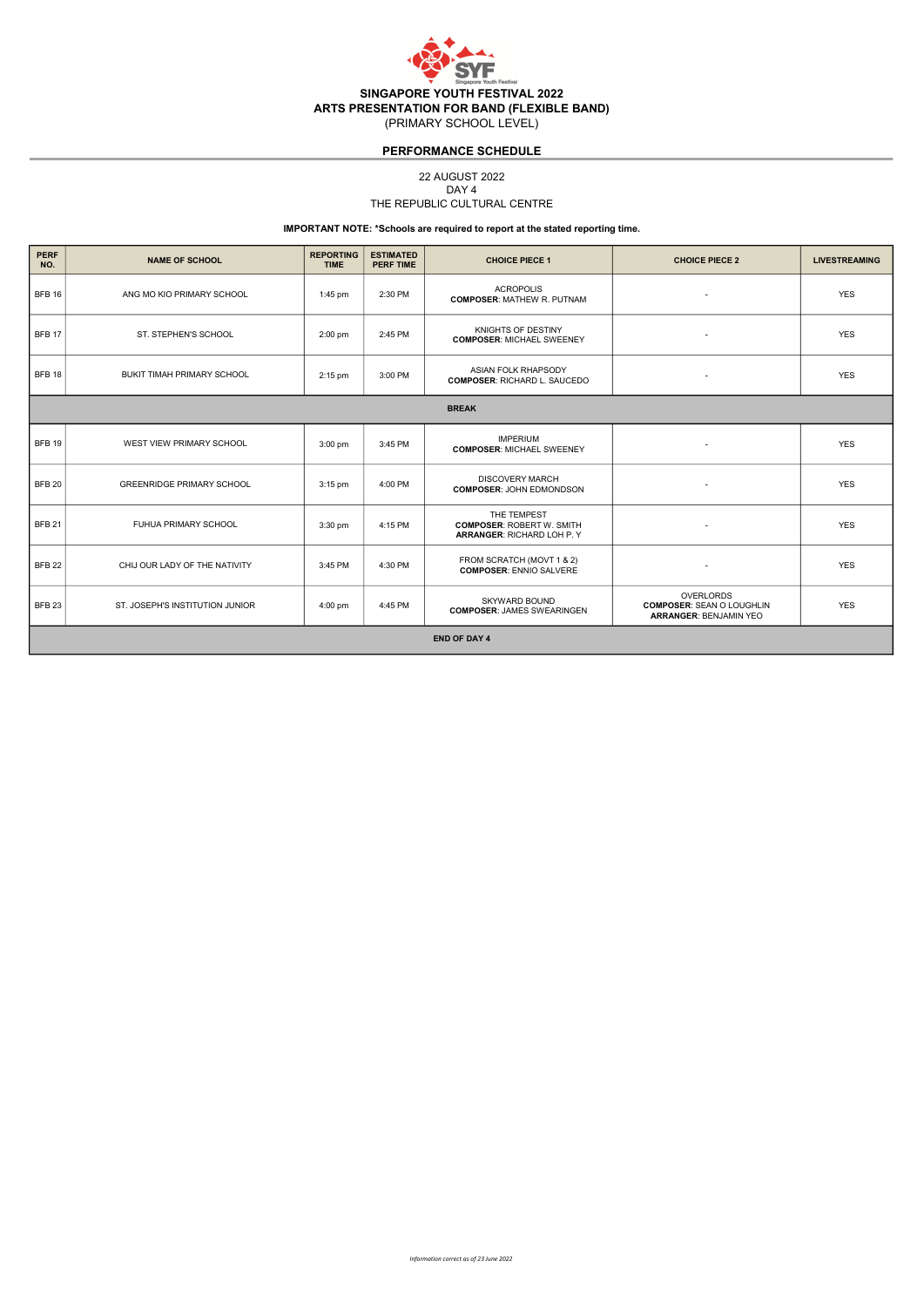

23 AUGUST 2022

#### THE REPUBLIC CULTURAL CENTRE DAY 5

| <b>PERF</b><br>NO.  | <b>NAME OF SCHOOL</b>        | <b>REPORTING</b><br><b>TIME</b> | <b>ESTIMATED</b><br><b>PERF TIME</b> | <b>CHOICE PIECE 1</b>                                      | <b>CHOICE PIECE 2</b>    | <b>LIVESTREAMING</b> |  |  |
|---------------------|------------------------------|---------------------------------|--------------------------------------|------------------------------------------------------------|--------------------------|----------------------|--|--|
| <b>BFB 24</b>       | ST. GABRIEL'S PRIMARY SCHOOL | $1:45$ pm                       | 2:30 PM                              | LEADER OF THE CLASS<br><b>COMPOSER: ED HUCKEBY</b>         | $\overline{\phantom{0}}$ | <b>YES</b>           |  |  |
| <b>BFB 25</b>       | PUNGGOL PRIMARY SCHOOL       | $2:00$ pm                       | 2:45 PM                              | <b>GREAT BEGINNINGS</b><br><b>COMPOSER: MICHAEL KUMUF</b>  |                          | <b>YES</b>           |  |  |
| BEB26               | CATHOLIC HIGH SCHOOL         | $2:15$ pm                       | 3:00 PM                              | OUR BLOOD IS GREEN<br><b>COMPOSER: ONG CHOK YEN WILSON</b> |                          | <b>YES</b>           |  |  |
| <b>END OF DAY 5</b> |                              |                                 |                                      |                                                            |                          |                      |  |  |